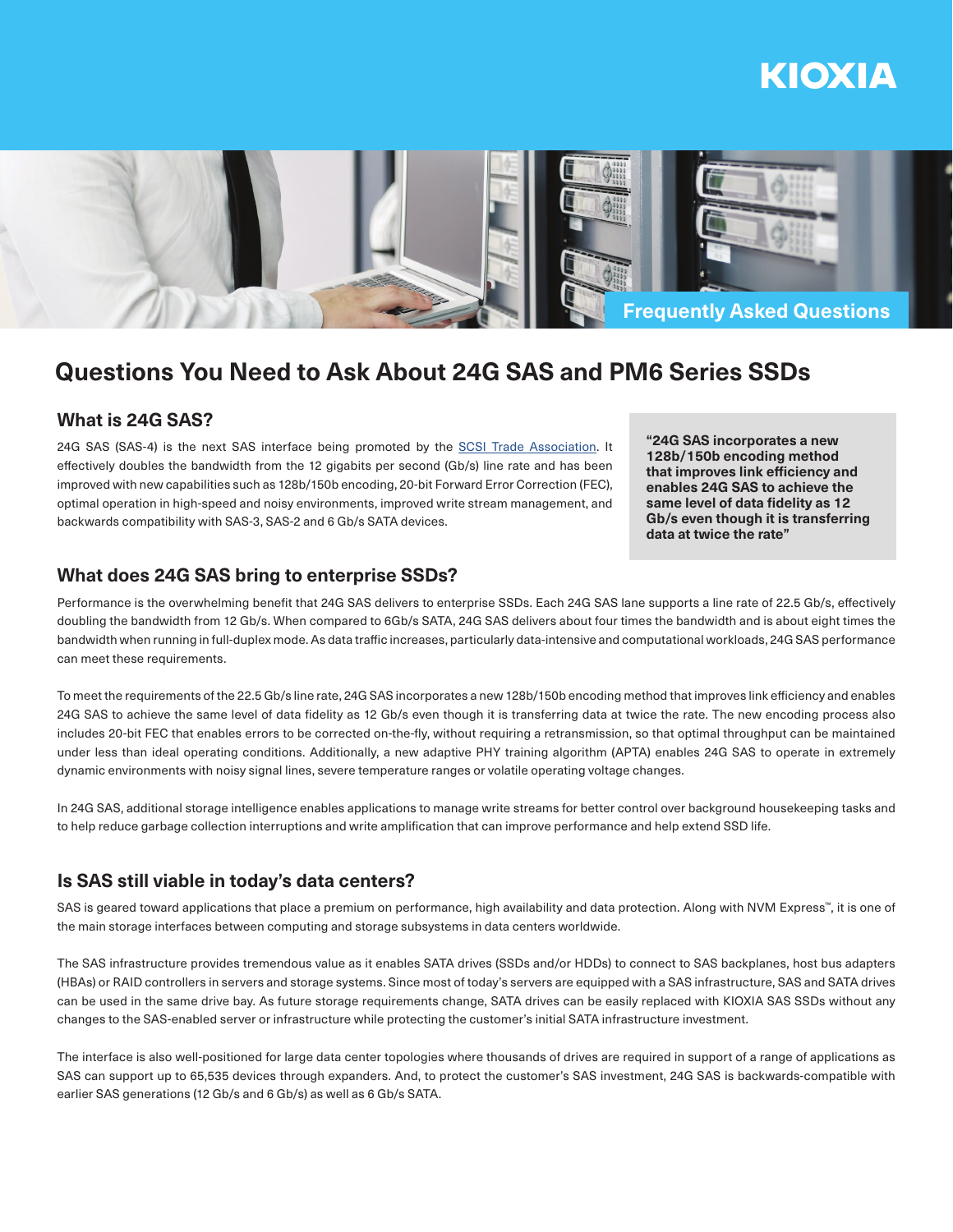### **What are the key use cases for 24G SAS?**

**Read-intensive use cases:** Large data center topologies and media streaming/video on demand (VoD), data warehousing and content delivery network (CDN) applications.

**Mixed-use cases:** High-performance computing (HPC), database and software-defined storage (SDS) applications.

**Write-intensive use cases:** Virtualized environments, online transaction processing (OLTP) and e-commerce applications, compute-side artificial intelligence (AI)/machine learning (ML), data analytics and caching.

## **Does KIOXIA offer 24G SAS SSDs?**

KIOXIA has introduced SSDs based on the 24G SAS interface with their recent PM6 Series. These 24G SAS SSDs leverage industry-leading 96-layer BiCS FLASH™ 3D flash memory technology while delivering the largest 2.5-inch' SAS SSD capacity at 30.72 TB². The series features a full line-up of supported capacities, endurances, security options, and with single- or dual-port capabilities, to meet the most demanding application and workload requirements of tier 1 server and storage OEMs. The PM6 Series is KIOXIA's 6th SAS SSD generation that builds on the company's successes as a leading SAS SSD vendor.

#### **The PM6 Series includes:**

| <b>PM6-R Series:</b> | Read-intensive SSDs with models ranging from 960 GB to 30,720 GB capacities (1 DWPD <sup>3</sup> ) |
|----------------------|----------------------------------------------------------------------------------------------------|
| <b>PM6-V Series:</b> | Mixed-use SSDs with models ranging from 800 GB to 12,800 GB capacities (3 DWPD)                    |
| <b>PM6-M Series:</b> | Write-intensive SSDs with models ranging from 400 GB to 3,200 GB capacities (10 DWPD)              |

## **How does PM6 Series performance compare to leading 12 Gb/s SAS SSDs?**

KIOXIA compared<sup>4</sup> its PM6 Series SSDs (22.5 Gb/s line rate) to leading and currently shipping 12 Gb/s SAS SSDs with the focus on read-intensive models as they are the most popular and represent the widest range of supported capacities. Only the read-intensive performance advantages are presented, however, the performance improvements are comparable to the mixed-use and write-intensive results.

The performance comparisons include PM6-R Series 24G SAS SSDs versus the latest and currently shipping 12 Gb/s SAS SSDs (from a leading vendor), with supported capacities from 960 GB<sup>2</sup> to 30,720 GB (at 1 DWPD endurances):

#### *PM6-R Series Advantages vs Leading 12 Gb/s SAS SSDs*

| <b>SPECIFICATION</b>    | 960 GB | 1.920 GB | 3.840 GB | 7.680 GB | 15.360 GB | 30.720 GB |
|-------------------------|--------|----------|----------|----------|-----------|-----------|
| <b>Sequential Read</b>  | $+97%$ | $+97%$   | $+97%$   | $+97%$   | $+97%$    | $+97%$    |
| <b>Sequential Write</b> | $+45%$ | $+50%$   | $+22%$   | $+85%$   | $+105%$   | $+117%$   |
| <b>Random Read</b>      | $+56%$ | $+38%$   | $+32%$   | $+48%$   | $+48%$    | $+48%$    |
| <b>Random Write</b>     | $+87%$ | $+108%$  | $+27%$   | $+72%$   | $+146%$   | $+33%$    |





**Copyright © 2021 KIOXIA Corporation. All rights reserved.** FAQ | "Questions You Need to Ask About 24G SAS and PM6 Series SSD" | March 2021 | Rev. 2.2